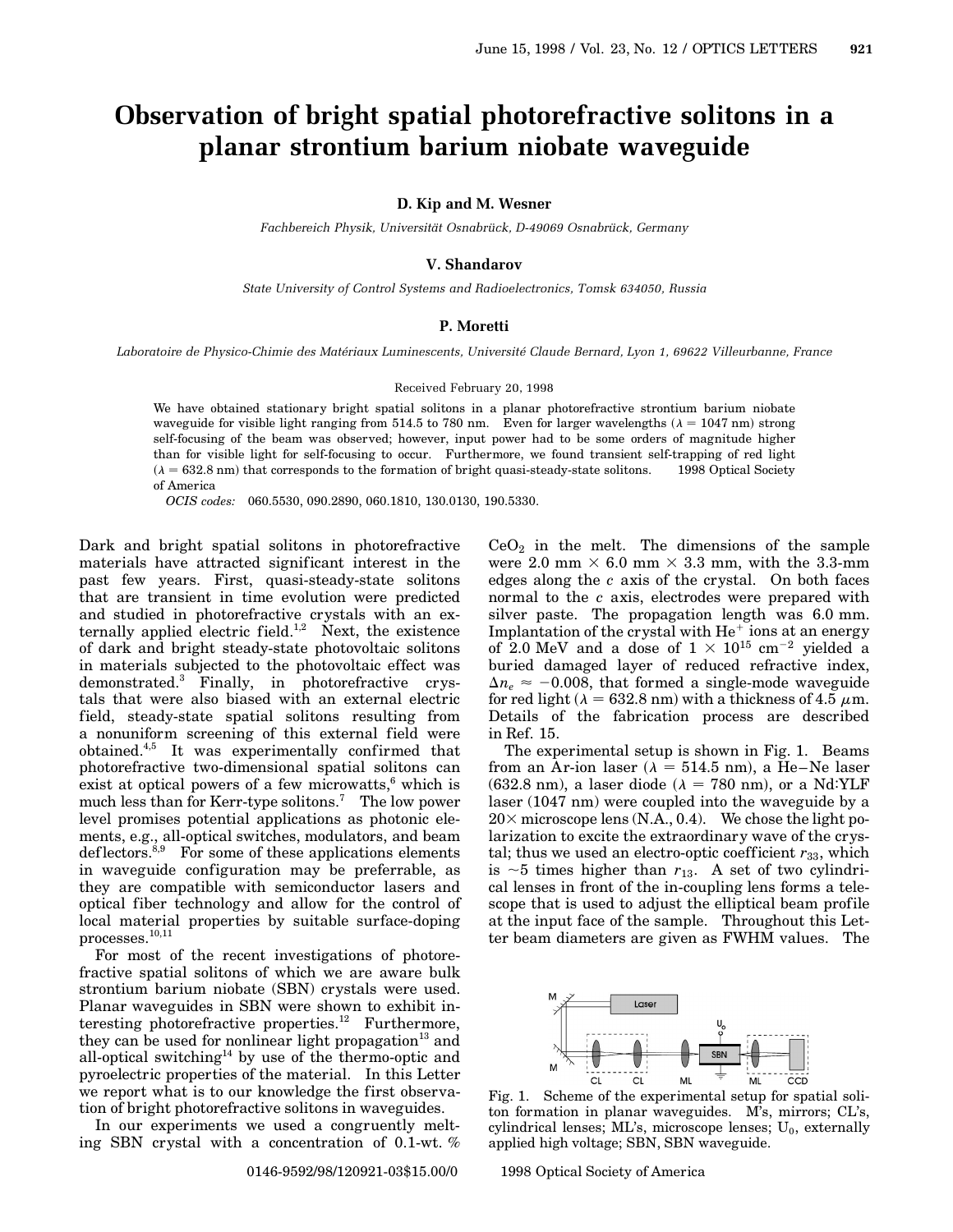intensity distribution at the exit face of the sample was imaged by a  $25\times$  microscope lens on a calibrated CCD camera. To obtain uniform background illumination of the waveguiding layer, which is necessary for steadystate solitons, we used green light from an Ar-ion laser. The light was coupled into an optical fiber that illuminated the whole sample homogeneously from the top.

We observed the formation of bright screening solitons at light wavelengths  $\lambda$  of 514.5, 632.8, and 780 nm. The applied electric field *E* that was necessary for soliton creation ranged from  $\sim$ 4.5 to 10 kV/cm, depending on the initial beam diameter  $d_{\text{in}}$  and the in-coupled power  $P_{\text{in}}$ , and pointed in the direction of the positive *c* axis of the crystal. The background illumination in most experiments was kept at  $\sim 30$  mW/cm<sup>2</sup>. To avoid a contribution to self-focusing by thermal effects, as described in Ref. 13, we kept the input power  $P_{\text{in}}$  of the green light well below 1 mW (for longer wavelengths thermal effects can be neglected because of the low optical absorption).

In Fig. 2, we illustrate the soliton formation starting from the initially divergent He–Ne laser beam  $(\lambda = 632.8 \text{ nm})$  as a function of the externally applied electric field. For this case, the initial beam diameter is  $d_{\text{in}} \approx 10 \ \mu \text{m}$ , and without an electric field it increases because of diffraction to  $d \approx 130 \mu$ m at the exit face. Because of the absorption of the guided red beam  $(\alpha_e = 1.7 \text{ cm}^{-1})$  the intensity ratio of the guided light to the background intensity increases by a factor of 3 when the red beam propagates toward the exit face of the sample. For electric fields smaller than  $5 \text{ kV/cm}$ , only small self-focusing is observed. However, for larger applied electric fields the dependence  $d(E)$  shows a thresholdlike behavior corresponding to the formation of a light-induced waveguide channel that traps the initial light beam. Above this threshold, the beam diameter changes only slightly with electric field; this behavior is different from that of one-dimensional screening solitons in bulk. The corresponding intensity profiles  $I(z)$  at the exit face of the waveguide are given in Fig. 3 for different electric fields *E* and an input power of  $P_{\text{in}} = 4.3 \mu W$ .

When we increase the initial beam diameter to  $\sim$ 20  $\mu$ m, the threshold value of the electric field for the formation of solitons (see Fig. 2) shifts to lower values of *E*. First of all, above this threshold the diameter of the solitons does not change significantly, but for even higher electric fields of  $8$  to  $10 \frac{\mathrm{kV}}{\mathrm{cm}}$  we observe an increase of the beam diameter at the exit face that is followed by a splitting of the soliton into two intensity peaks; i.e., the soliton becomes unstable when the nonlinearities are too high. However, it is not yet clear why the soliton can be preserved for such a wide range of biasing electric-field values before it becomes unstable.

As in the bulk SBN crystal,<sup>16</sup> the self-trapping of the beam is accompanied by a strong bending of the soliton's path because of the nonlocal contribution to the refractive-index change by the photorefractive effect. In the experiment depicted in Fig. 2 and for  $P_{\text{in}} = 4.3 \mu \text{W}$ , the light spot moves  $\sim 60 \mu \text{m}$  on the exit face when the electric field is increased from 7.5 to  $10 \text{ kV/cm}$ .

It should be noted that at light powers as great as some tens of microwatts steady-state solitons can be achieved even without any background illumination. A possible reason may be an increased value of the dark conductivity in the waveguiding layer because of the ion-implantation process, as discussed in Refs. 12 and 15. Using data from Ref. 12, we estimate a value of  $\sigma_d \approx 10^{-8}$  A/(V m) for our sample.

We also observed bright quasi-steady-state solitons in the waveguide. These transient solitons were formed during a shorter time than the buildup time of the steady-state screening solitons, and they were found for a lower biasing electric field *E*. <sup>17</sup> The diameter of the input beam was larger than that in the experiments on steady-state solitons described above, and no background illumination was necessary. To inspect the temporal dependence of the beam profiles on the exit face of the waveguide, we captured a sequence of pictures with the CCD after the input beam was switched on and in the presence of the electric field *E*. Figure 4 shows the time evolution of the beam diameter *d* for different fields *E*. The initial beam size on the entrance face is  $d_{\text{in}} = 28 \mu \text{m}$ , corresponding to



Fig. 2. Beam diameter *d* (FWHM) at the exit face of the waveguide as a function of the electric field *E* for two different input powers  $P_{\text{in}}$  of He–Ne laser light. The background illumination with green light ( $\lambda = 514.5$  nm) is  $\sim$ 30 mW/cm<sup>2</sup>. All diameters are measured in the steady state.



Fig. 3. Intensity profiles  $I(z)$  at the exit face of the waveguide measured for different externally applied electric fields *E*. The profiles are for the measurement shown in Fig. 2 and an input power  $P_{\text{in}} = 4.3 \mu \text{W}$ . For comparison, the solid curve shows the input beam profile (shifted for better viewing).